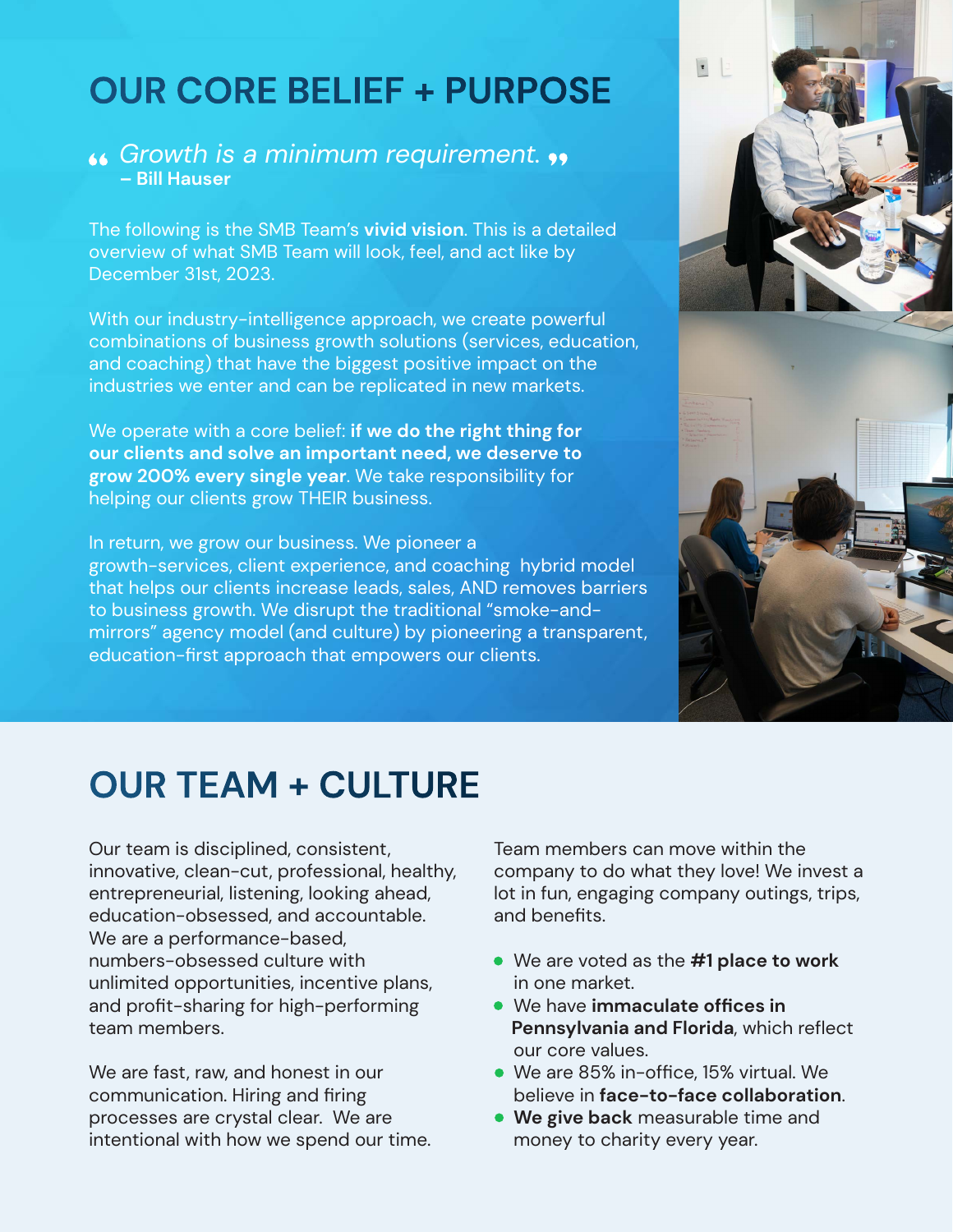# **FINANCIALS + KEY NUMBERS**

By December 31st, 2023, we will have 140 happy, accountable, aligned, and well-paid team members who feel that they can reach their personal goals in tandem with the goals of the company. Here are the key financial numbers of SMB Team:

**\$348M POSITIVE IMPACT ON THE ECONOMY \$34.8M ANNUAL REVENUE 20% PROFIT MARGINS (\$7M)**

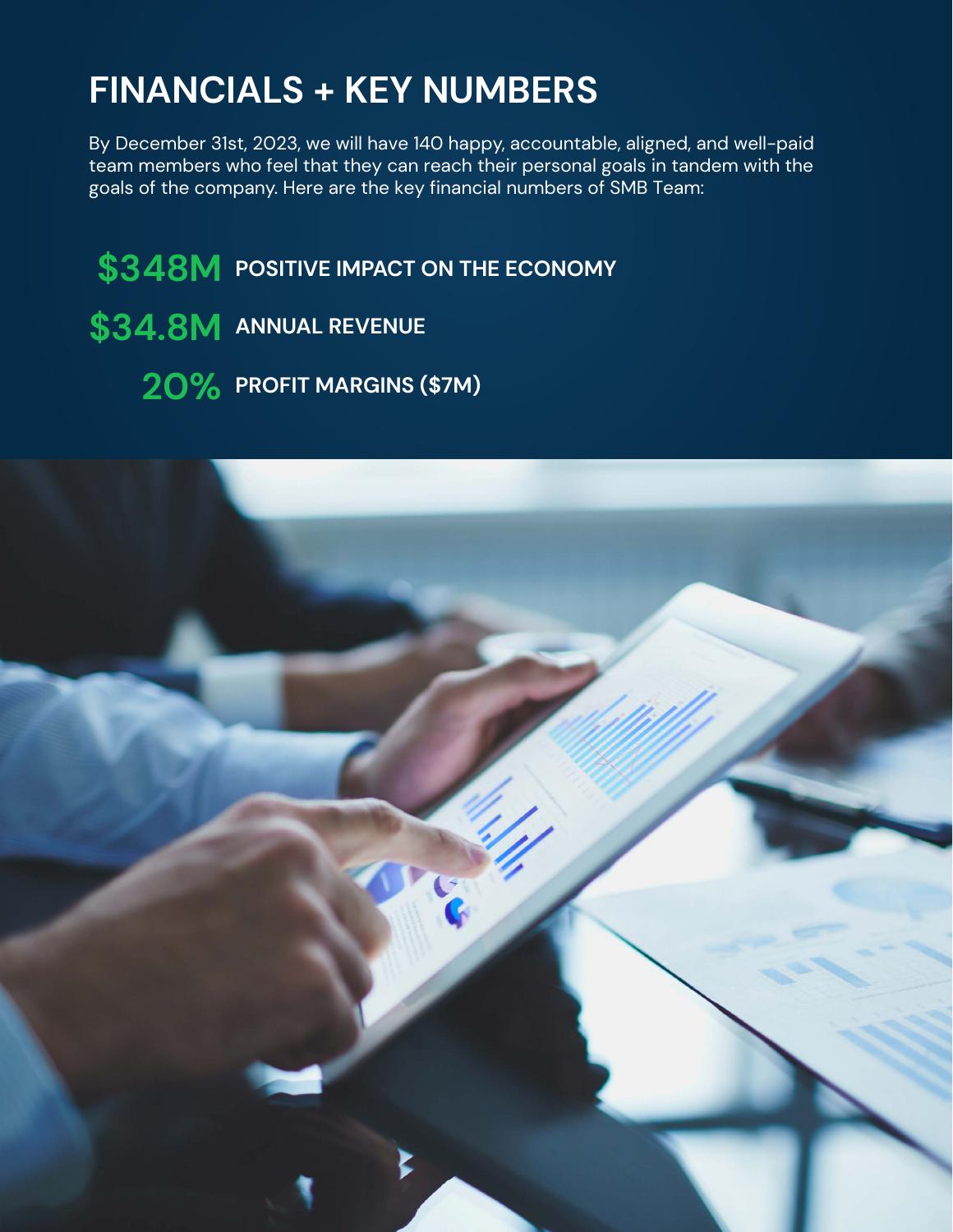# **CORE BUSINESS ACTIVITIES**

### **POWERHOUSE GROWTH AND MARKETING SERVICES**

We know the psychology of our clients better than they do and use that market knowledge (along with research and testing) to create **simple marketing packages and budget allocations** that work for micro-niches within the legal industry and beyond. Our strategy is constantly updated based on key trends and we never learn on our clients' dime! At the end of the day, we do WHATEVER IT TAKES to produce results for clients and help them turn leads into sales.

Our clients work with SMB Team on strategic 12-month agreements, at a 98% ARR renewal rate due to our sticky "trophy asset" service. Clients treat us as the "GO TO AGENCY" and we are recognized as the most operationally efficient marketing agency in our space. We infuse our operational efficiency with great strategy, transparent education, and first-mover pivots.

We continually optimize, communicate, and provide ongoing coaching.

We have a clear product/market fit with our pricing models and the value we provide. We buy "operational efficiency" (such as buying an SEO company) and hire A-Player talent through poaching and acquisitions.

### **GROWTH-COACHING (MARKETING AND MANAGEMENT FOR CLIENTS)**

Our coaching program is recognized as the best in the legal industry and is built on fifteen core concepts with three pillars: **Accountability, Community, and Results**. Clients have access to a comprehensive goal dashboard, CEO training, strategic planning, proven frameworks, culture coaching, and Marketing Director As A Service (MDAAS) for quick decisionmaking and implementation of timely and practical marketing content.

### **COACHING PROGRAM FEATURES:**

- **400** clients at **\$4,000 ARPA/month**.
- **50%** of our coaching clients have **service agreements** with us.
- **\$15,000,000** coaching business runs on three hours of Bill's time per week or 12 hours/month.
- **Two law firm tracks** based on practice area and/or size.
- **Strategic partnerships** with best-in-class vendors
- **Lawyer coaches** run the program (for lawyers BY lawyers)
- Lawyer workshops in **every city** and 50 lawyer members per city who provide referrals.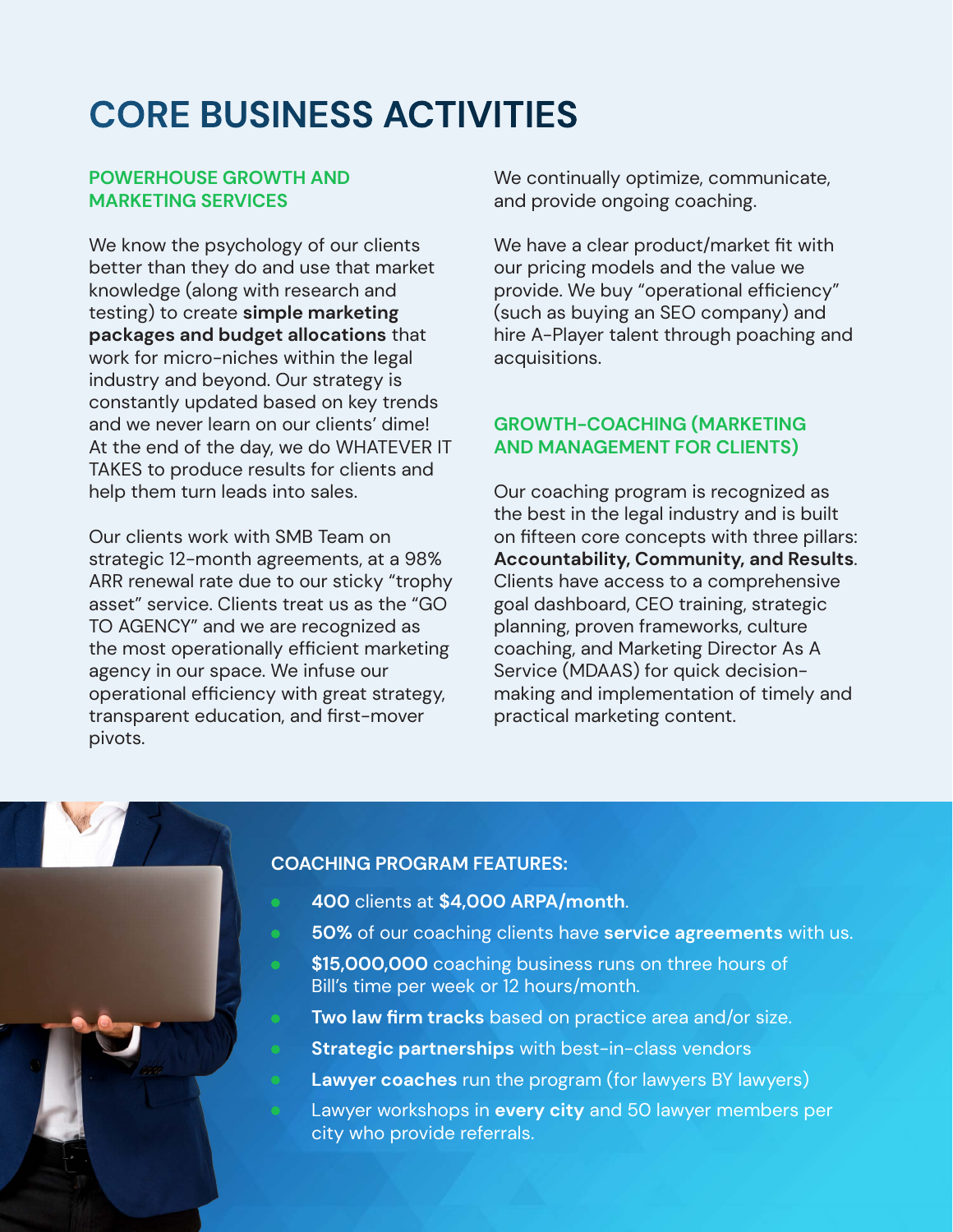# **SALES + MARKETING**

**SMB Team's brand is the most well-known and respected name in the legal industry.** We are the source of business education for lawyers. Clients experience the "SMB Team Effect" which PUSHES them to hit the next level FAST. We are flooded with UNSTOPPABLE 5-star reviews and video testimonials from our clients and team.

We dominate the legal vertical by blanketing all inbound (Google PPC + SEO, YouTube SEO, Social Media, Partnerships, Public Relations, etc..) and outbound (Cold Email, Calls, Audits, Direct mail, etc...) channels where we can provide value to generate leads. These marketing efforts generate half of our business. We outspend the competition thanks to our self-liquidating information products (2 to 1 ROAS) and our high margin coaching business.

Our quarterly and annual summits are the biggest and best in the legal industry. We leverage hybrid (virtual + physical) events as a core differentiator in our business model. Each event easily gets 5,000 attendees and \$15M+ inr evenue at one summit.

### **"HAPHAZARD" MASS MARKET BRAND**

We capture value from any non-legal attention we get. The Mass Market brand drives big recruiting and networking efforts. Our mass-market talk show is the largest value-based entrepreneurial webinar show anywhere.

Bill writes a Top 10 business book of all time that becomes a huge lead generator for us. He is recognized as a Top 10 personal brand in entrepreneurship for one subject and is regularly securing spots on large talk shows. Through the mass-market brand, Bill amasses a strong "cult-like" following that can be leveraged for SMB Team's future.

#### **Key Marketing Numbers:**

- We have 30+ team members in our internal marketing department.
- We are spending \$3-5M/yr on marketing.
- We have 1M YouTube subscribers.
- We have a 1M email list (100K legal opt-ins).



### **SALES TEAM**

We have a world-class sales team of 30+ MOTIVATED and high-performing salespeople. Our sales team is educated, energetic, aggressive, professional, and well-trained.

The team has an outbound culture and clear sales process, allowing them to hand-pick "right fit" clients. We also have tried and true sales systems on the backend that convert low ticket into high ticket offers. There is complete synergy between our marketing and sales teams.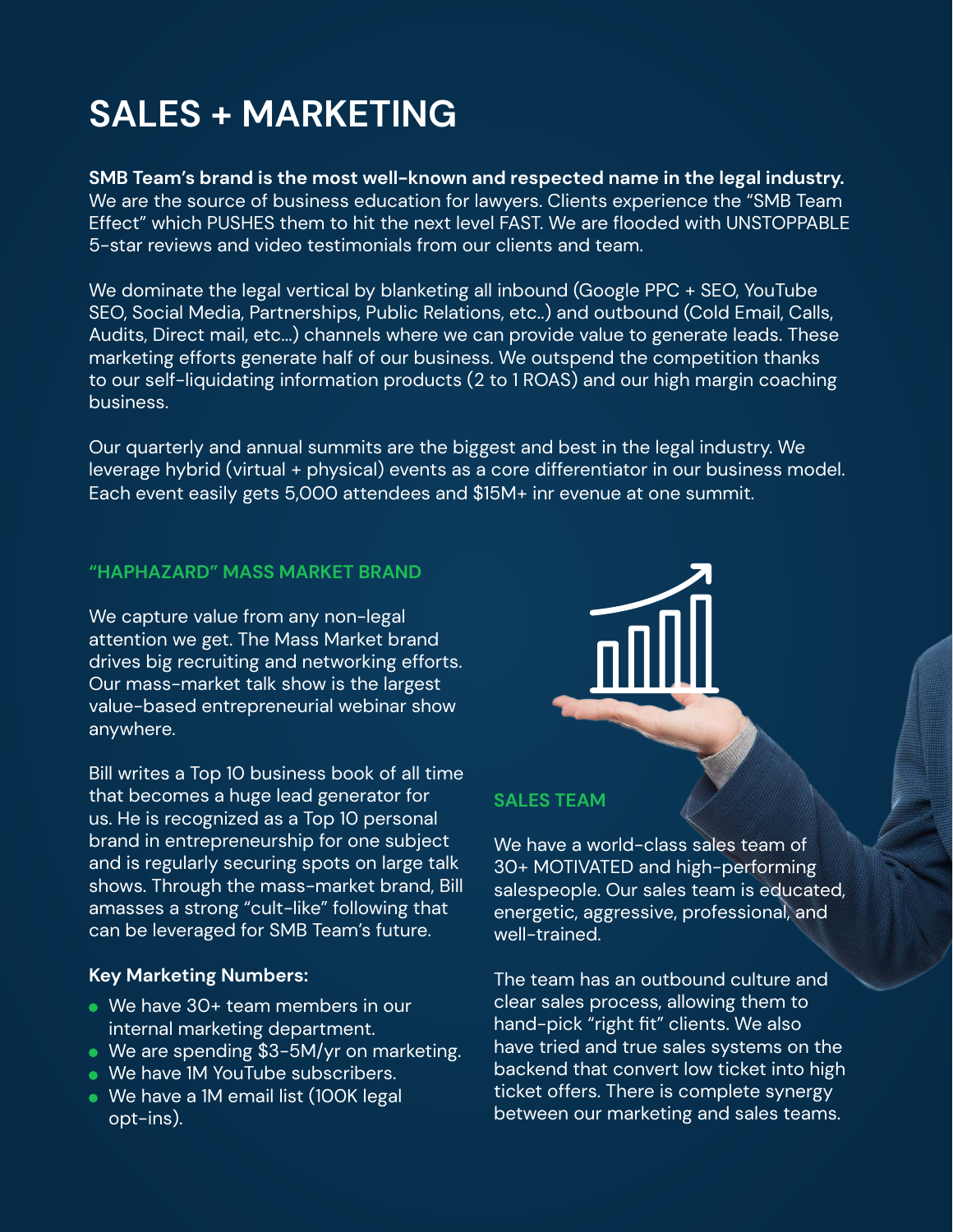# **"WOW" CLIENT EXPERIENCE TEAM**

SMB Team has a **revolutionary, "fulljourney" client experience team and system**. 50% of our new revenue comes from our client experience team. Our Client Experience team easily generates a 98% ARR renewal rate, with everybody working with us on a contract basis.

We obsess over every client touchpoint (from start to finish) and have systems and culture to back it up.

This includes communication standards, milestone education, marketing and sales processes, onboarding, expectation setting, strategy recommendations, renewals, and more.

We use "giftology" and remove all frustrations from the client experience. We take responsibility and **get our clients RESULTS** with all of our programs. Consistency is a key value.



### **INNOVATION**

At the SMB Team, we stay innovative by always finding ways to disrupt the market that we're in.

We believe that if you're not growing, you're dying.

By always looking around corners, we innovate things like: Marketing Director as a Service, Music Videos for Attorneys, BYOCoach Franchises, LawFirmSalesForce.com, Legal Directory, SAAS, Acquisitions, Franchising, Unique Strategic Alliances, etc.